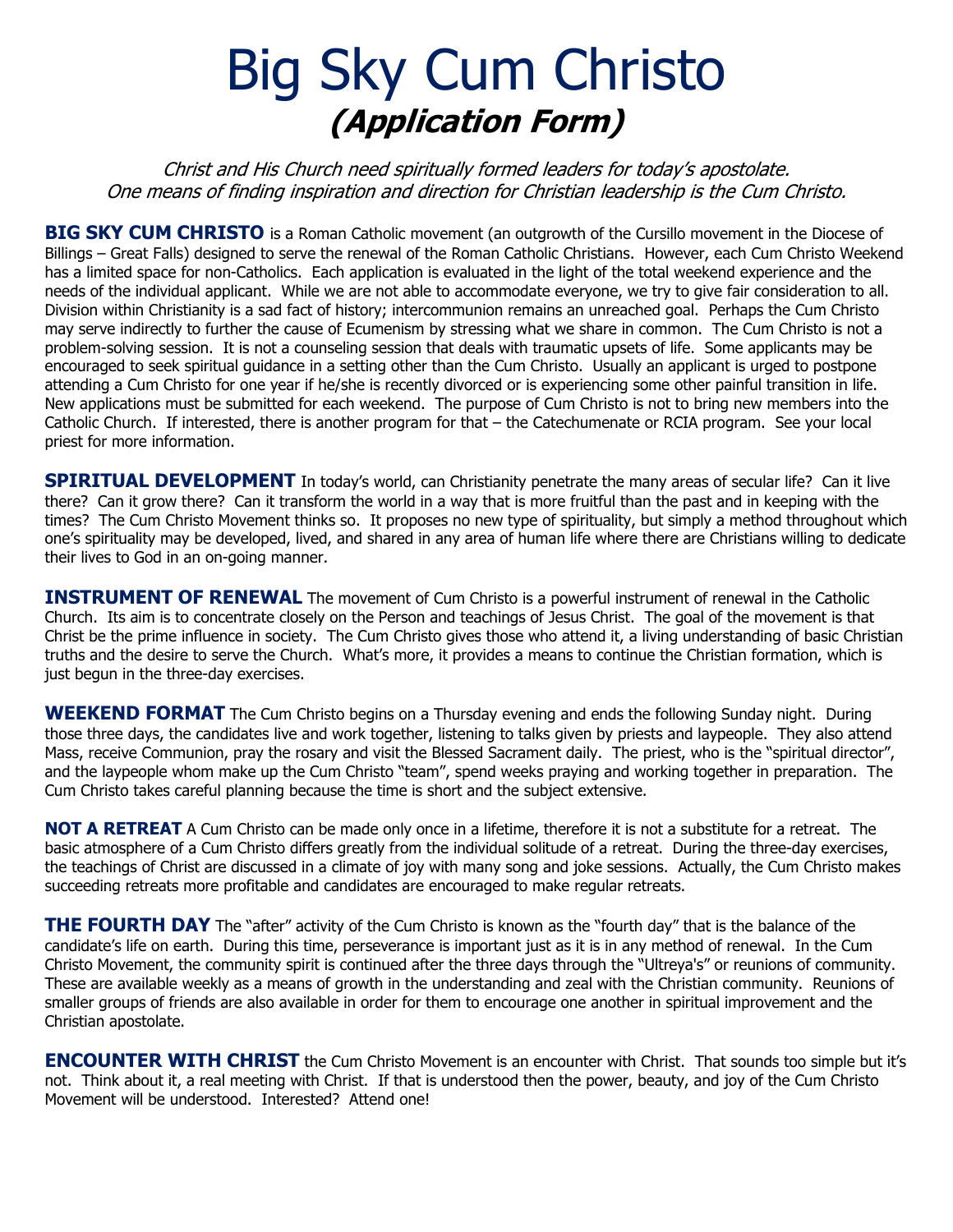| For BSCC use only:                                                                                                                                             |                                   | <b>APPLICATION FOR THE BIG SKY CUM CHRISTO</b>                      |                        |  |
|----------------------------------------------------------------------------------------------------------------------------------------------------------------|-----------------------------------|---------------------------------------------------------------------|------------------------|--|
| Date Received                                                                                                                                                  | Diocese of Great Falls - Billings |                                                                     |                        |  |
| Registration Fee Paid                                                                                                                                          | <b>EASTERN Montana</b>            |                                                                     |                        |  |
| To be completed by Applicant: (Please type or print clearly)                                                                                                   |                                   |                                                                     |                        |  |
|                                                                                                                                                                |                                   |                                                                     |                        |  |
| first<br>Last                                                                                                                                                  | middle                            |                                                                     |                        |  |
| Street                                                                                                                                                         | City                              | State                                                               | Zip Code               |  |
|                                                                                                                                                                |                                   |                                                                     |                        |  |
|                                                                                                                                                                |                                   |                                                                     |                        |  |
|                                                                                                                                                                |                                   |                                                                     |                        |  |
|                                                                                                                                                                |                                   |                                                                     |                        |  |
|                                                                                                                                                                |                                   |                                                                     |                        |  |
| <b>FOR CATHOLICS</b>                                                                                                                                           |                                   | <b>FOR OTHERS</b>                                                   |                        |  |
| Present Parish                                                                                                                                                 |                                   |                                                                     |                        |  |
|                                                                                                                                                                |                                   |                                                                     |                        |  |
|                                                                                                                                                                |                                   |                                                                     |                        |  |
| <b>Check One:</b>                                                                                                                                              |                                   | <b>Check One:</b>                                                   |                        |  |
| Catholic Marriage<br>  Widowed<br>Married outside church<br>$\Box$ Single                                                                                      | Engaged<br>Divorced               | $\Box$ Single<br>Engaged<br>$\perp$<br>Divorced<br>$\Box$ Separated | Widowed                |  |
| $\Box$ Religious/Clergy<br>Separated                                                                                                                           |                                   |                                                                     |                        |  |
|                                                                                                                                                                |                                   |                                                                     |                        |  |
|                                                                                                                                                                |                                   |                                                                     |                        |  |
|                                                                                                                                                                |                                   |                                                                     |                        |  |
| Do your have any history of illness (physical, emotional, mental, or other) that would be helpful for us to know about as you                                  |                                   |                                                                     |                        |  |
|                                                                                                                                                                |                                   |                                                                     |                        |  |
| Are you on a special medical diet? ______ Specify: (Diabetic, Lactose Intolerant, etc. - Gluten/Vegetarian are not a                                           |                                   |                                                                     |                        |  |
|                                                                                                                                                                |                                   |                                                                     |                        |  |
|                                                                                                                                                                |                                   |                                                                     |                        |  |
|                                                                                                                                                                |                                   |                                                                     |                        |  |
| If not, Why $\overline{\phantom{a}}$                                                                                                                           |                                   |                                                                     |                        |  |
|                                                                                                                                                                |                                   |                                                                     |                        |  |
| Has your sponsor explained to you the mission and the method of Cum Christo?                                                                                   |                                   |                                                                     | $Yes \_\_No$           |  |
| Has your sponsor explained the content and the format of the weekend?<br>Has your sponsor explained Fourth Day activities including Group Reunion and Ultreya? |                                   |                                                                     | Yes<br>No<br>Yes<br>No |  |
| In case of emergency, please provide the name, address, and phone number of closest relative not living with applicant:                                        |                                   |                                                                     |                        |  |
|                                                                                                                                                                |                                   |                                                                     |                        |  |

Applicant's signature: \_\_\_\_\_\_\_\_\_\_\_\_\_\_\_\_\_\_\_\_\_\_\_\_\_\_\_\_\_\_\_\_\_\_\_\_\_\_\_\_\_\_\_\_\_\_\_\_\_\_\_\_\_\_ Date: \_\_\_\_\_\_\_\_\_\_\_\_\_\_\_\_\_

**THIS INFORMATION IS NOT SHARED WITH ANYONE OTHER THAN OUR COMMUNITY AND EMAIL IS HOW WE COMMUNICATE WITH YOU ON A REGULAR BASIS.**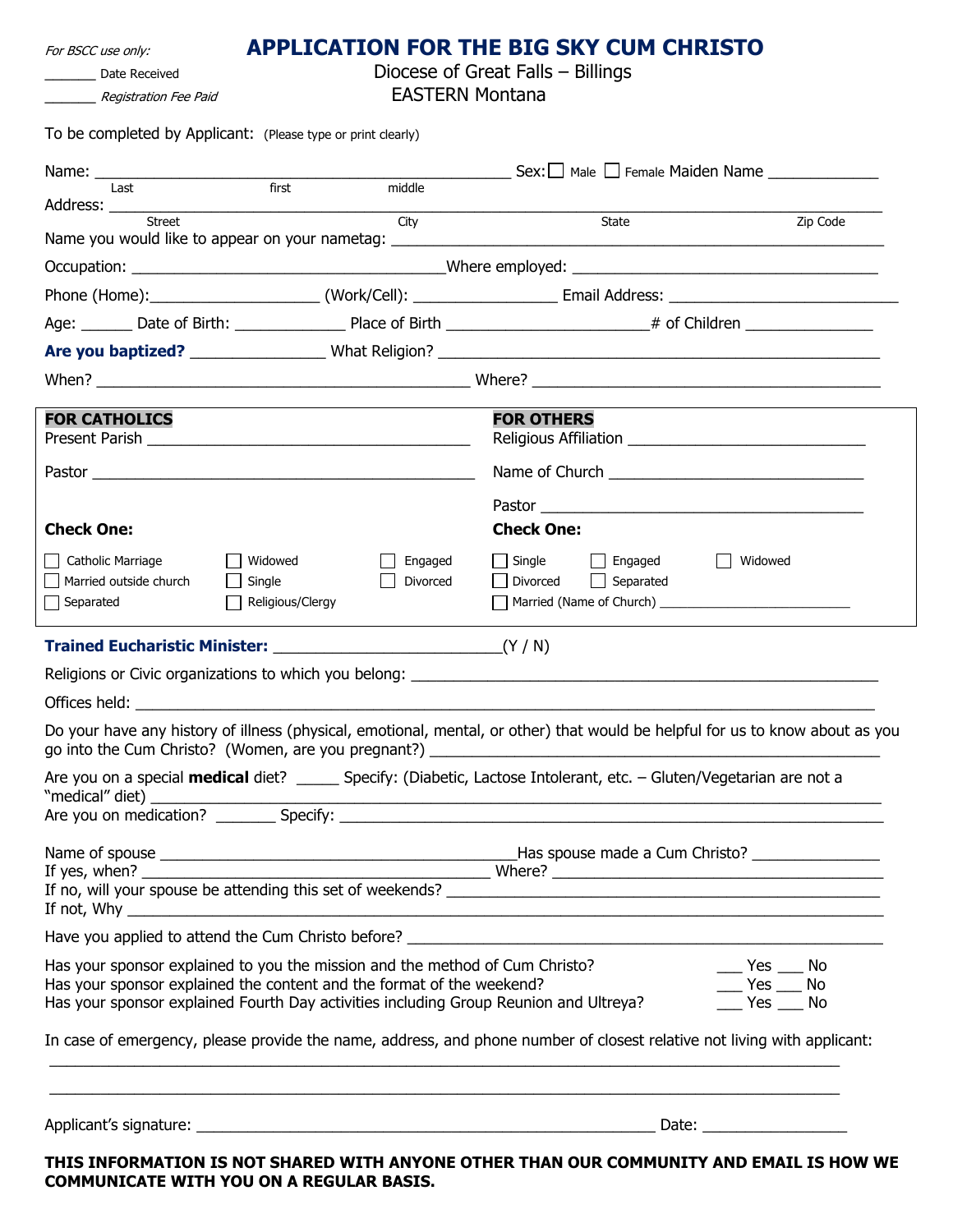## **SPONSOR ENDORSEMENT**

#### To be completed by Sponsor: (please type or print clearly – **every line)**

A sponsor makes a serious commitment to the spiritual formation of his/her candidate before, during, and after the Cum Christo Weekend. In sponsoring this candidate, I understand that I have the obligation to prepare him/her beforehand, through personal friendship and explanation. I have the obligation to explain the details regarding the application as printed on the front of this paper, especially the details about non-Catholic application and the deadline for submitting applications.

It is also my understanding, that I am expected to follow through with this candidate for **at least six (6) months** after the Cum Christo. To help him/her to find an active, meaningful place in the Movement, and to assist him/her as much as possible in Christian development through the Fourth Day.

| Sponsor's Name: ____________         |                                                                                            |                                                                                                                                                                                                                                               |          |
|--------------------------------------|--------------------------------------------------------------------------------------------|-----------------------------------------------------------------------------------------------------------------------------------------------------------------------------------------------------------------------------------------------|----------|
|                                      | Last                                                                                       | First                                                                                                                                                                                                                                         | Middle   |
|                                      |                                                                                            | City                                                                                                                                                                                                                                          | Zip Code |
|                                      |                                                                                            | Phone (Home): _____________________(Work/Cell): ______________________Email Address: _________________________                                                                                                                                |          |
|                                      |                                                                                            |                                                                                                                                                                                                                                               |          |
|                                      |                                                                                            |                                                                                                                                                                                                                                               |          |
|                                      |                                                                                            | Are you grouping? _____________________How long have you known the candidate? ________________________________                                                                                                                                |          |
|                                      |                                                                                            |                                                                                                                                                                                                                                               |          |
|                                      |                                                                                            | What are the major work, civic, and religious environments of the candidate? _________________________________                                                                                                                                |          |
|                                      |                                                                                            |                                                                                                                                                                                                                                               |          |
|                                      |                                                                                            |                                                                                                                                                                                                                                               |          |
|                                      |                                                                                            | Does the candidates' spouse plan to attend this Cum Christo Weekend? ___________ If not, Why? ________________<br>Are you aware of any history of illness (physical, emotional, mental) or any other problems that would be helpful for us to |          |
|                                      |                                                                                            | know as your candidate goes into the Cum Christo? It is important that you know your candidate well enough to be aware                                                                                                                        |          |
| <b>IMPORTANT ADDITIONAL COMMENTS</b> | THAN FOUR (4) candidates for a set of Cum Christo Weekends.                                | I understand that I may sponsor NO MORE THAN TWO (2) CANDIDATES for a Cum Christo Weekend, that is NO MORE                                                                                                                                    |          |
|                                      | Check one: This is my $\Box$ 1 <sup>st</sup> $\Box$ 2 <sup>nd</sup> $\Box$ 3 <sup>rd</sup> | $\Box$ 4 <sup>th</sup> candidate.                                                                                                                                                                                                             |          |
| phone or mail.                       |                                                                                            | It is recommended that you get page 4 completed by the candidate's priest or pastor prior to turning it in to<br>the Pre-Cum Christo Committee. If at all possible, it is best to do this in person, if it is not possible, then by           |          |
|                                      |                                                                                            | I HAVE PRAYED ABOUT THIS CANDIDATE ATTENDING THE CUM CHRISTO. I HAVE READ AND I UNDERSTAND THE<br>RESPONSIBILITES OF A SPONSOR AND PLEDGE THAT, WITH CHRIST'S HELP, I WILL DO MY BEST TO MEET THEM.                                           |          |
|                                      |                                                                                            |                                                                                                                                                                                                                                               |          |
| Christo committee.                   |                                                                                            | This form needs to be completed in its entirety before it can be dated for consideration by the Pre-Cum                                                                                                                                       |          |

**Bring form to ULTREYA or mail with \$10.00 non-refundable registration fee to: Big Sky Cum Christo - P. O. Box 94 - Billings, MT 59103**